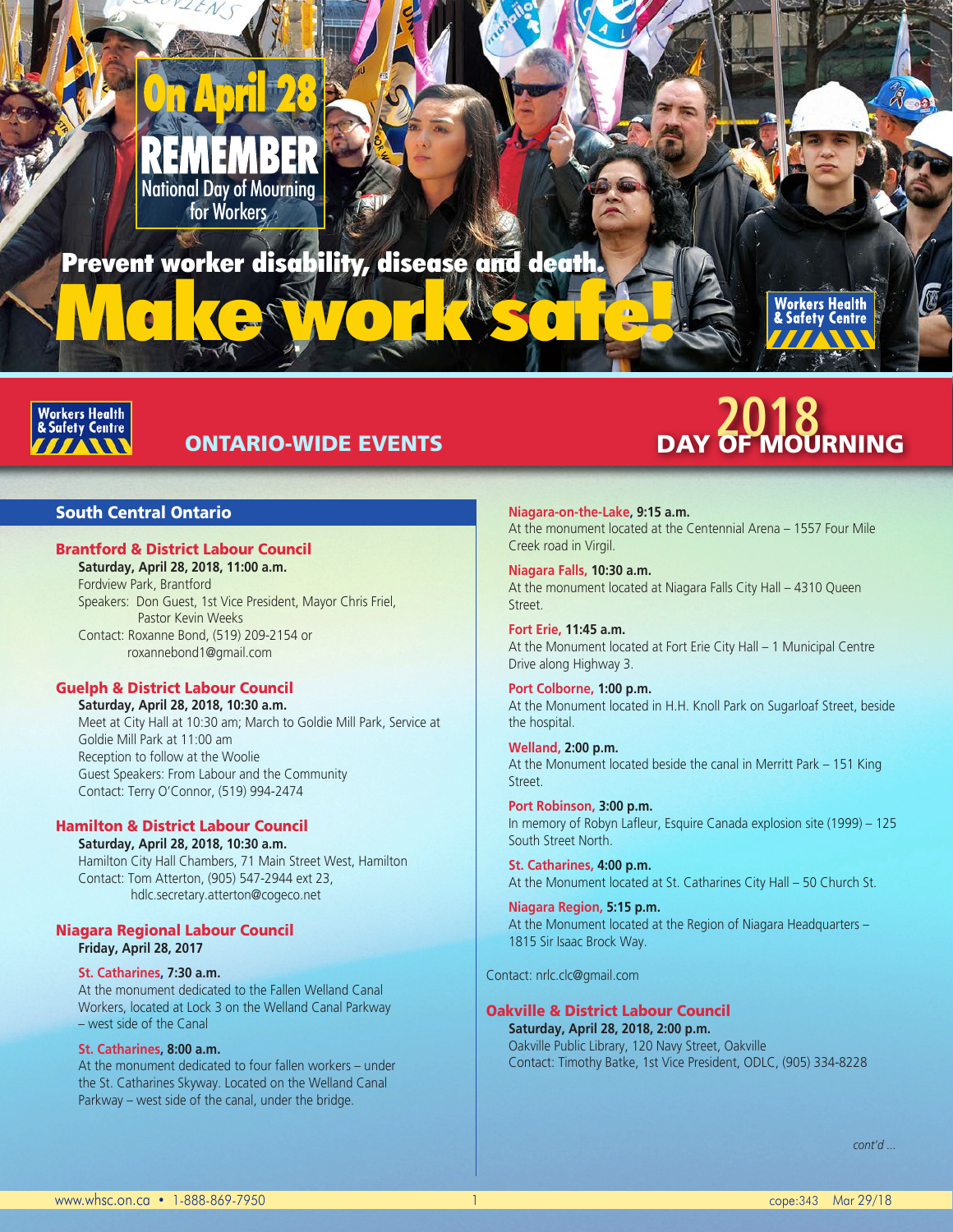# Orangeville & District Labour Council

**Saturday, April 28, 2018, 12:15 p.m.**  Flagpole in front of Orangeville Town Hall, 87 Broadway, Orangeville Contact: Primrose Short, (519) 941-3074

# Unifor Local 5555

**Friday, April 27, 2018, 12:00 noon**  McMaster University Contact: Jim McAndrew, safety@Unifor5555.ca

# Waterloo Regional Labour Council

**Saturday, April 28, 2018, 10:30 a.m.** Workers' Monument, Riverside Park, Cambridge Guest Speakers: From Labour and the Community Contact: Dave Eales, (519) 590-6516

# Eastern Ontario

#### Cornwall & District Labour Council & Community Partners **Friday, April 27, 2018, 11:45 a.m.**

Day of Mourning Monument Site (west of Clock Tower), Lamoureux Park, **Cornwall** Lunch following Ceremony Contact: Louise Lanctot (613) 932-1943 or Diane Besner (613) 363-2515

# Cornwall & District Labour Council - Hawkesbury

**Saturday, April 28, 2018, 10:45 a.m.** USW Hall, 250 Main St., Rm 212 10:45 am – Walk with Flags to Place des Pionniers 11:00 am – Ceremony Lunch following Ceremony Contact: Please notify Erie Fournier, local7940@hotmail.ca, if attending the lunch.

# Lanark District Labour Council

**Saturday, April 28, 2018, 3:00 p.m.** Smiths Falls, Memorial Park (Cenotaph) Contact: Danny Whitmore, (613) 283-4834

# Leeds and Grenville Labour Council

**Saturday, April 28, 2018, 11:00 a.m.** Brockville Museum, 5 Henry St., Brockville Guest Speakers: James Roy, President, L&GLC, Hon Gord Brown, MP, Hon Steve Clark, MPP Contact: leedsandgrenvillelabourcouncil@gmail.com, (613) 340-6114

#### Ottawa & District Labour Council and Canadian Labour Congress

**Saturday, April 28, 2018, 12:30 p.m.** Vincent Massey Park, Ottawa (Entrance on Heron Rd off Riverside Dr) Contact: Ottawa & District Labour Council, (613) 233-7820

# South Western Ontario

# Chatham-Kent Labour Council

# **Saturday, April 28, 2018,11:00 a.m.**

DOM monument on Grand Ave., across from Canadian Tire in Chatham Reception to follow at United Way, 425 McNaughton Ave., Chatham Contact: Bill Steep, (519) 627-5234

#### Grey-Bruce Labour Council

#### **Friday, April 27, 2018**

**Hanover, 11:00 a.m.** Heritage Square, Hanover Guest Speakers: Local Community and Labour Speakers Contact: Hazel Pratt-Paige (519) 363-3167

#### **Owen Sound, 11:00 a.m.**

Grey Bruce Health Unit, 101 17 East St., Owen Sound Guest Speakers: Local Community and Labour Speakers Contact: Jeff Cronin, croninj@thesociety.ca

# **Monday, April 30, 2018**

**Kincardine, 10:00 a.m.** Bruce Power Corporate Centre, Building B10, Lobby Guest Speakers: Local Community, Labour and Business Speakers Contact: Dave Trumble, dktrumble@gmail.com

# Huron District Labour Council

**Sunday, April 29, 2018, 1:00 p.m.** Workers Monument, Top of North Harbour Road, Goderich Across from the Historic Gaol Guest Speakers: Local Community and Labour Speakers Contact: Jim Vance (226) 421-2296

# London & District Labour Council

**Saturday, April 28, 2018, 10:00 a.m.** Tolpuddle Co-op, 380 Adelaide Street North, London Contact: Dan Stevens, (519) 495-7787, danstevens7@yahoo.ca

# Sarnia & District Labour Council

**Saturday, April 28, 2018, 10:00 a.m.** Clifford Hanson Fire Station, 240 East Street North, Sarnia Guest Speakers: Jason McMichael, Sarnia DLC President Alec Farquhar, Office of the Worker Advisor Sandy Kinart, Chair, Victims of Chemical Valley Local Community/Labour Speakers Contact: Arlene Patterson, sdlc@bellnet.ca

# St. Thomas & District Labour Council

**Saturday, April 28, 2018, 1:00 p.m.** Pinafore Park, Central Pavilion, 95 Elm Street, St. Thomas Contact: stdlcouncil@gmail.com

# Stratford & District Labour Council

**Saturday, April 28, 2018, 10:30 a.m.** Day of Mourning Monument, Upper Queens Park, Queens Park Drive, **Stratford** Guest Speakers: Local Community and Labour Speakers Contact: Gary Goulding, stratlabour@gmail.com

# Windsor & District Labour Council **Saturday, April 28, 2018, 11:00 a.m.**

St. Augustine Church, 5145 Wyandotte St. E., Windsor Procession at 12:00 pm to Injured Workers Monument, Coventry Gardens (Riverside Dr at Pilette) Reception after at Royal Canadian Legion Branch 12, 2090 Brant St., **Windsor** Contact: Mike Jee, (226) 345-8807, mike.jee@unifor195.com